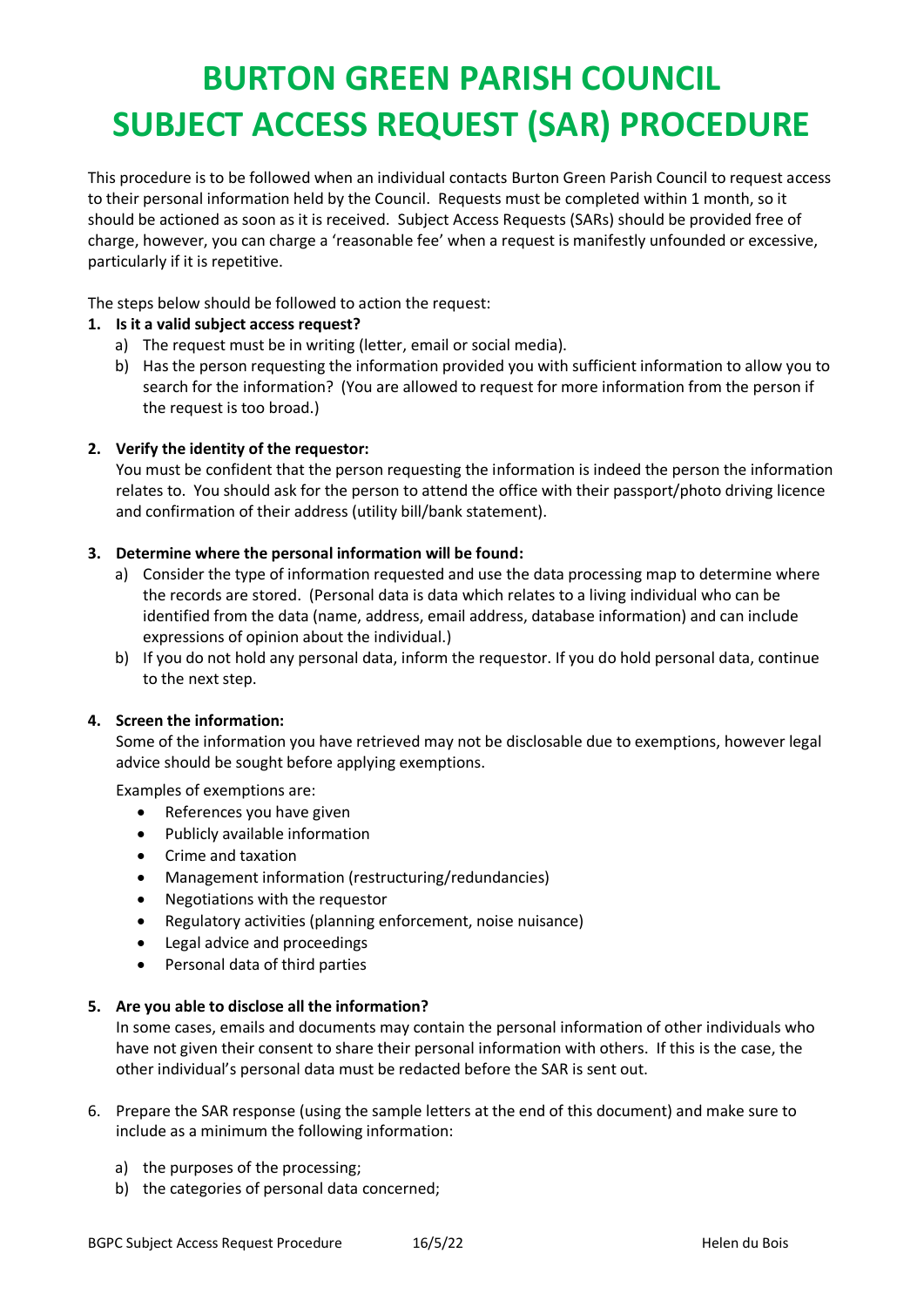# **BURTON GREEN PARISH COUNCIL SUBJECT ACCESS REQUEST (SAR) PROCEDURE**

- c) the recipients or categories of recipients to whom personal data has been or will be disclosed, in particular in third countries or international organisations, including any appropriate safeguards for transfer of data;
- d) where possible, the envisaged period for which personal data will be stored, or, if not possible, the criteria used to determine that period;
- e) the existence of the right to request rectification or erasure of personal data or restriction of processing of personal data concerning the data subject or to object to such processing;
- f) the right to lodge a complaint with the Information Commissioners Office ("ICO");
- g) if the data has not been collected from the data subject: the source of such data;
- h) the existence of any automated decision-making, including profiling and any meaningful information about the logic involved, as well as the significance and the envisaged consequences of such processing for the data subject.

Be sure to also provide a copy of the personal data undergoing processing.

All SARs should be logged to include the date of receipt, identity of the data subject, summary of the request, indication of if the Council can comply, date information is sent to the data subject.

## **SAMPLE LETTERS**

## **A: For replying to a subject access request providing the requested personal data**

Dear [Name of data subject]

### **Data Protection subject access request**

Thank you for your letter of *[date]* making a data subject access request for *[subject]*. We are pleased to enclose the personal data yourequested.

### Include 6(a) to (h) above.

Copyright in the personal data you have been given belongs to the council or to another party. Copyright material must not be copied, distributed, modified, reproduced, transmitted, published or otherwisemade available in whole or in part without the prior written consent of the copyrightholder.

Yours sincerely"